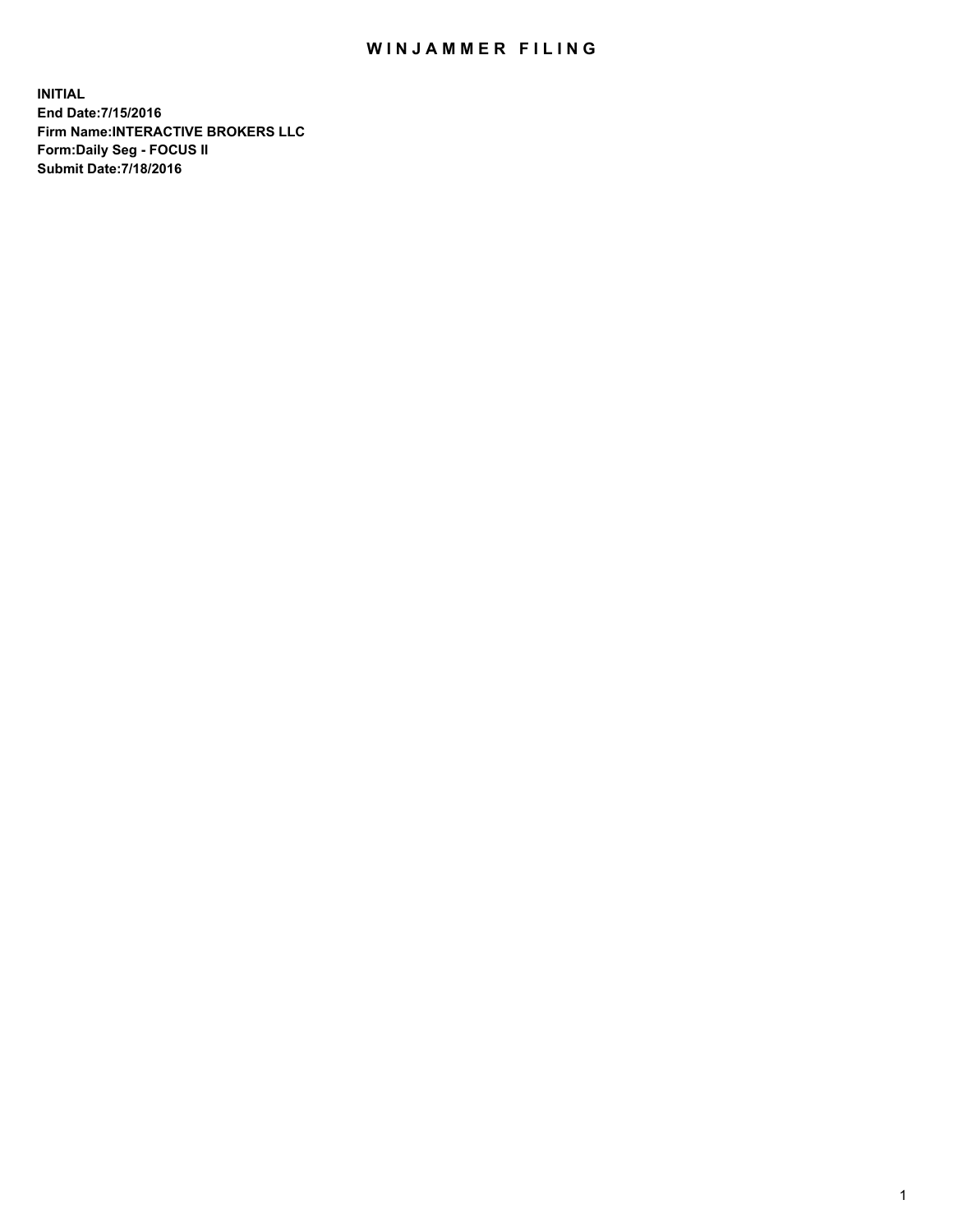## **INITIAL End Date:7/15/2016 Firm Name:INTERACTIVE BROKERS LLC Form:Daily Seg - FOCUS II Submit Date:7/18/2016 Daily Segregation - Cover Page**

| Name of Company<br><b>Contact Name</b><br><b>Contact Phone Number</b><br><b>Contact Email Address</b>                                                                                                                                                                                                                          | <b>INTERACTIVE BROKERS LLC</b><br>James Menicucci<br>203-618-8085<br>jmenicucci@interactivebrokers.c<br>om |
|--------------------------------------------------------------------------------------------------------------------------------------------------------------------------------------------------------------------------------------------------------------------------------------------------------------------------------|------------------------------------------------------------------------------------------------------------|
| FCM's Customer Segregated Funds Residual Interest Target (choose one):<br>a. Minimum dollar amount: ; or<br>b. Minimum percentage of customer segregated funds required:%; or<br>c. Dollar amount range between: and; or<br>d. Percentage range of customer segregated funds required between:% and%.                          | $\overline{\mathbf{0}}$<br>0<br>155,000,000 245,000,000<br>0 <sub>0</sub>                                  |
| FCM's Customer Secured Amount Funds Residual Interest Target (choose one):<br>a. Minimum dollar amount: ; or<br>b. Minimum percentage of customer secured funds required:%; or<br>c. Dollar amount range between: and; or<br>d. Percentage range of customer secured funds required between:% and%.                            | $\overline{\mathbf{0}}$<br>$\overline{\mathbf{0}}$<br>80,000,000 120,000,000<br>00                         |
| FCM's Cleared Swaps Customer Collateral Residual Interest Target (choose one):<br>a. Minimum dollar amount: ; or<br>b. Minimum percentage of cleared swaps customer collateral required:% ; or<br>c. Dollar amount range between: and; or<br>d. Percentage range of cleared swaps customer collateral required between:% and%. | $\overline{\mathbf{0}}$<br>$\overline{\mathbf{0}}$<br>0 <sub>0</sub><br><u>00</u>                          |

Attach supporting documents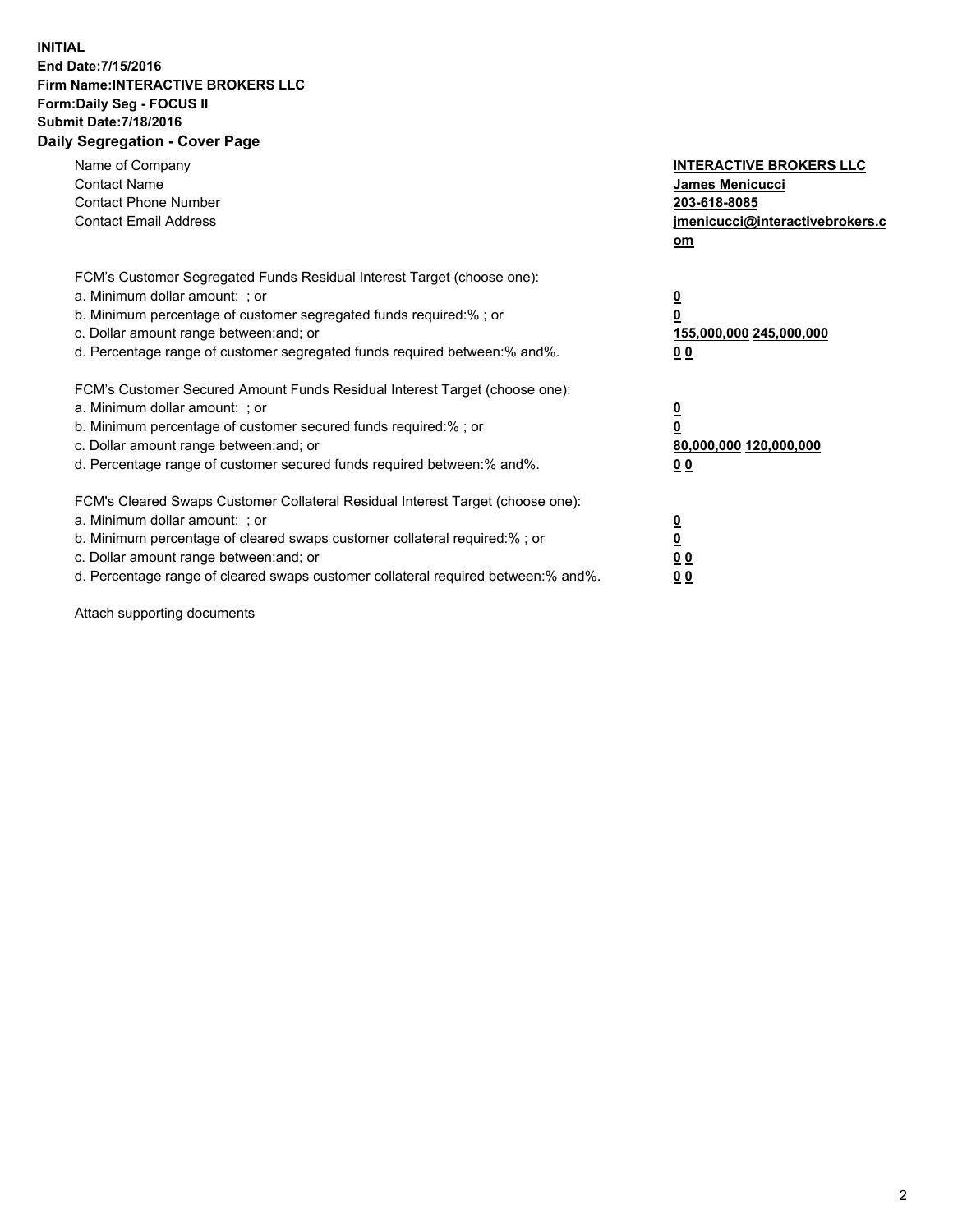## **INITIAL End Date:7/15/2016 Firm Name:INTERACTIVE BROKERS LLC Form:Daily Seg - FOCUS II Submit Date:7/18/2016 Daily Segregation - Secured Amounts**

| 341,391,997 [7315]<br>354,206,851 [7345]<br>0 [7352] 60,971 [7354] |
|--------------------------------------------------------------------|
|                                                                    |
|                                                                    |
|                                                                    |
|                                                                    |
|                                                                    |
|                                                                    |
|                                                                    |
|                                                                    |
|                                                                    |
|                                                                    |
|                                                                    |
|                                                                    |
|                                                                    |
| 354,267,822 [7355]                                                 |
|                                                                    |
| 354, 267, 822 [7360]                                               |
|                                                                    |
|                                                                    |
|                                                                    |
|                                                                    |
| 0 [7520] 6,600,000 [7530]                                          |
|                                                                    |
| 388,617,300 [7540]                                                 |
| 0 [7560] 388,617,300 [7570]                                        |
|                                                                    |
|                                                                    |
|                                                                    |
|                                                                    |
|                                                                    |
|                                                                    |
|                                                                    |
|                                                                    |
|                                                                    |
|                                                                    |
|                                                                    |
|                                                                    |
|                                                                    |
|                                                                    |
|                                                                    |
|                                                                    |
|                                                                    |
| -269,572 [7735] 79,524,561 [7740]                                  |
|                                                                    |
|                                                                    |
|                                                                    |
| 120,474,039 [7380]                                                 |
|                                                                    |
|                                                                    |
| 474,741,861 [7770]                                                 |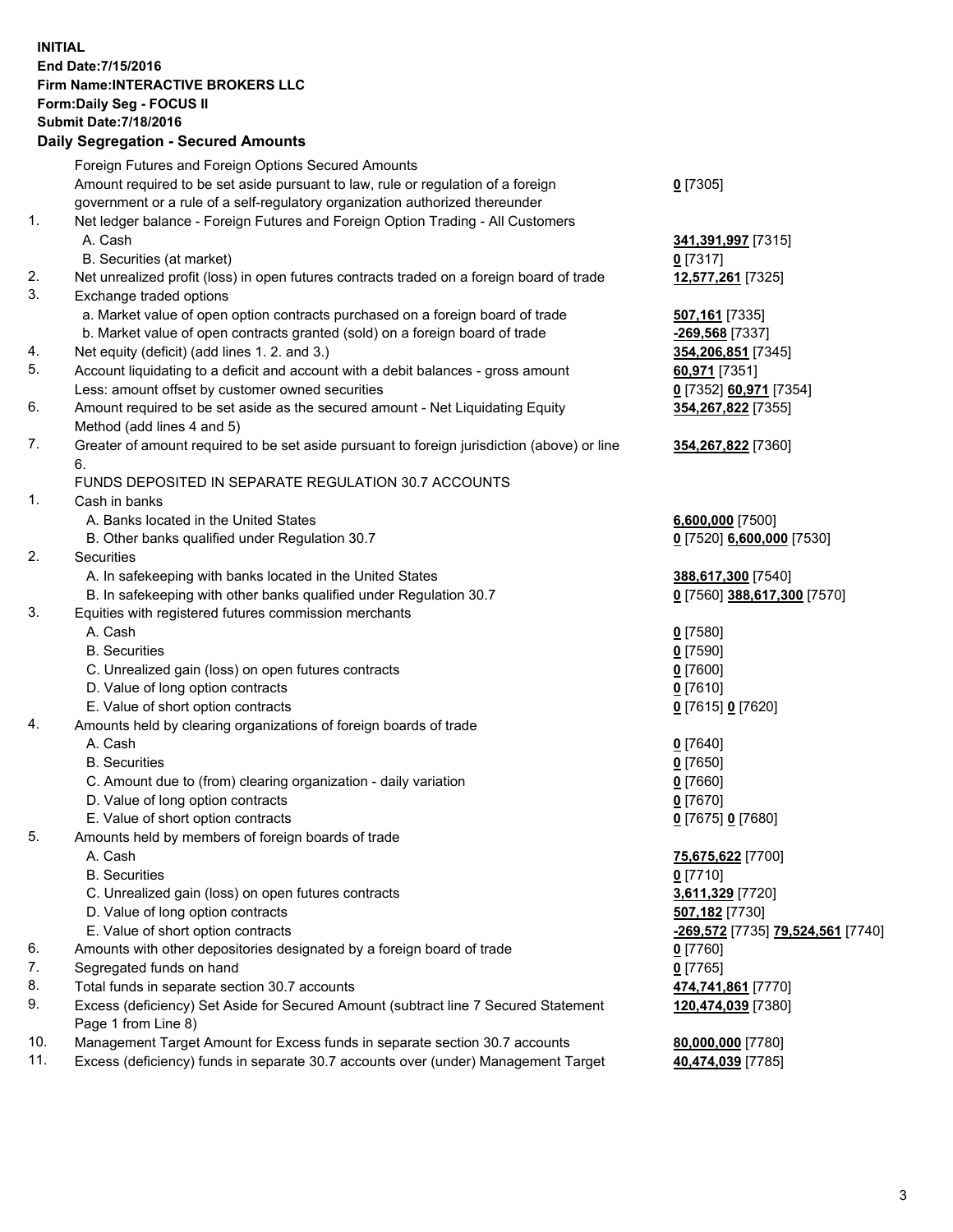**INITIAL End Date:7/15/2016 Firm Name:INTERACTIVE BROKERS LLC Form:Daily Seg - FOCUS II Submit Date:7/18/2016 Daily Segregation - Segregation Statement** SEGREGATION REQUIREMENTS(Section 4d(2) of the CEAct) 1. Net ledger balance A. Cash **3,063,148,626** [7010] B. Securities (at market) **0** [7020] 2. Net unrealized profit (loss) in open futures contracts traded on a contract market **-20,574,329** [7030] 3. Exchange traded options A. Add market value of open option contracts purchased on a contract market **150,738,659** [7032] B. Deduct market value of open option contracts granted (sold) on a contract market **-213,292,826** [7033] 4. Net equity (deficit) (add lines 1, 2 and 3) **2,980,020,130** [7040] 5. Accounts liquidating to a deficit and accounts with debit balances - gross amount **239,979** [7045] Less: amount offset by customer securities **0** [7047] **239,979** [7050] 6. Amount required to be segregated (add lines 4 and 5) **2,980,260,109** [7060] FUNDS IN SEGREGATED ACCOUNTS 7. Deposited in segregated funds bank accounts A. Cash **268,139,275** [7070] B. Securities representing investments of customers' funds (at market) **1,764,637,005** [7080] C. Securities held for particular customers or option customers in lieu of cash (at market) **0** [7090] 8. Margins on deposit with derivatives clearing organizations of contract markets A. Cash **28,932,043** [7100] B. Securities representing investments of customers' funds (at market) **1,202,091,314** [7110] C. Securities held for particular customers or option customers in lieu of cash (at market) **0** [7120] 9. Net settlement from (to) derivatives clearing organizations of contract markets **-10,232,035** [7130] 10. Exchange traded options A. Value of open long option contracts **150,732,758** [7132] B. Value of open short option contracts **-213,286,763** [7133] 11. Net equities with other FCMs A. Net liquidating equity **0** [7140] B. Securities representing investments of customers' funds (at market) **0** [7160] C. Securities held for particular customers or option customers in lieu of cash (at market) **0** [7170] 12. Segregated funds on hand **0** [7150] 13. Total amount in segregation (add lines 7 through 12) **3,191,013,597** [7180] 14. Excess (deficiency) funds in segregation (subtract line 6 from line 13) **210,753,488** [7190] 15. Management Target Amount for Excess funds in segregation **155,000,000** [7194] **55,753,488** [7198]

16. Excess (deficiency) funds in segregation over (under) Management Target Amount Excess